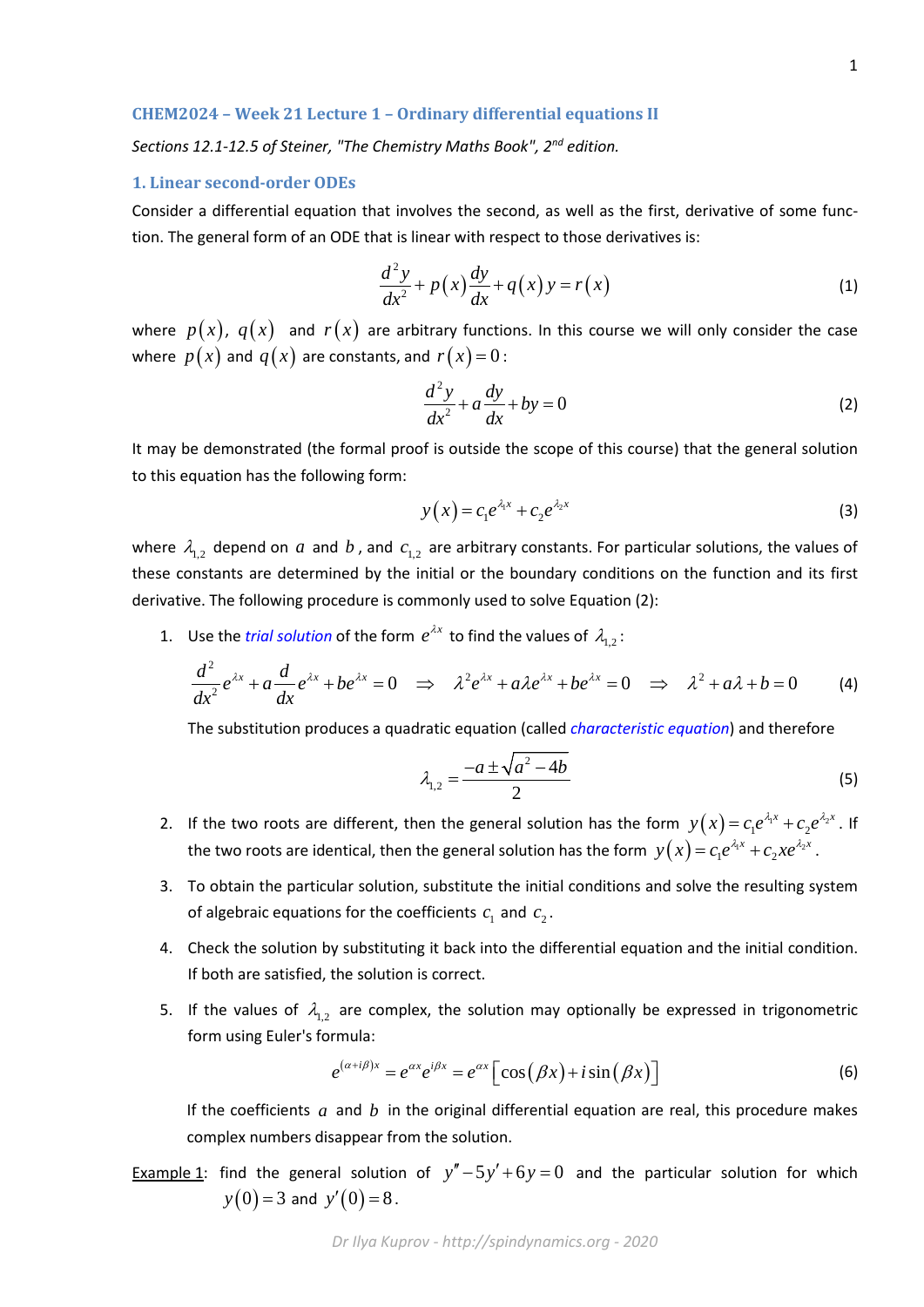# Solution: using the trial solution  $e^{\lambda x}$  produces the following characteristic equation

$$
\lambda^2 - 5\lambda + 6 = 0
$$

Solving this equation yields  $\lambda_1 = 2$  and  $\lambda_2 = 3$ , meaning that the general solution has the following form:

$$
y(x) = c_1 e^{2x} + c_2 e^{3x}
$$

The coefficients of the particular solution are obtained from the initial conditions:

$$
\begin{cases} c_1 + c_2 = 3 \\ 2c_1 + 3c_2 = 8 \end{cases} \Rightarrow \begin{cases} c_1 = 1 \\ c_2 = 2 \end{cases}
$$

And so the particular solution is

$$
y(x) = e^{2x} + 2e^{3x}
$$

Substitution back into the original equation and initial conditions confirms that this is the correct particular solution.

- Example 2: find the general solution of  $f''(t) 4f'(t) + 4f(t) = 0$  and the particular solution for which  $f(0) = 1$  and  $f'(0) = 5$ .
- Solution: using the trial solution  $e^{\lambda t}$  produces the following characteristic equation

$$
\lambda^2-4\lambda+4=0
$$

Solving this equation yields  $\lambda_1 = 2$  and  $\lambda_2 = 2$  (two identical roots), meaning that the general solution has the following form:

$$
f(t) = c_1 e^{2t} + c_2 t e^{2t}
$$

The coefficients of the particular solution are obtained from the initial conditions:

$$
\begin{cases} c_1 = 1 \\ 2c_1 + c_2 = 5 \end{cases} \Rightarrow \begin{cases} c_1 = 1 \\ c_2 = 3 \end{cases}
$$

And so the particular solution is

$$
f(t) = e^{2t} + 3te^{3t}
$$

Substitution back into the original equation and initial conditions confirms that this is the correct particular solution.

### **2. Systems of linear first order ODEs**

A system of linear first order ODEs has the following general form:

$$
\oint_{k} \frac{df_{k}(t)}{dt} = a_{k1}(t) f_{1}(t) + a_{k2}(t) f_{2}(t) + ... \tag{7}
$$

where the *k* index runs over the equations in the system. In the common case of two equations and constant coefficients:

$$
\begin{cases}\nf_1'(t) = a_{11}f_1(t) + a_{12}f_2(t) \\
f_2'(t) = a_{21}f_1(t) + a_{22}f_2(t)\n\end{cases}
$$
\n(8)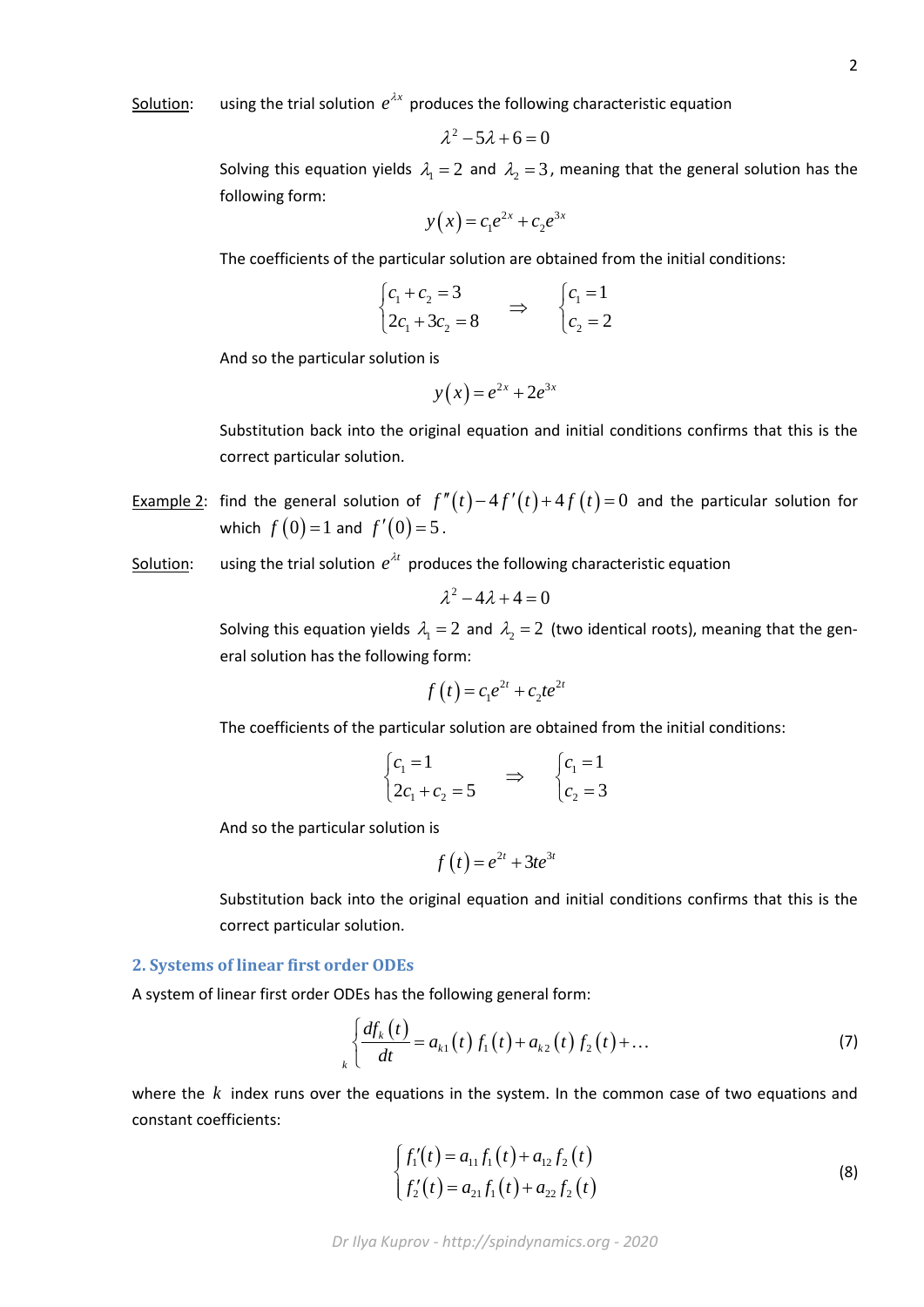If this system of equations is rewritten in the matrix form:

$$
\frac{d}{dt}\begin{pmatrix} f_1(t) \\ f_2(t) \end{pmatrix} = \begin{bmatrix} a_{11} & a_{12} \\ a_{21} & a_{22} \end{bmatrix} \begin{pmatrix} f_1(t) \\ f_2(t) \end{pmatrix}
$$
\n(9)

it may be shown (the formal proof is outside the scope of this course) that the general solution is:

$$
\begin{pmatrix} f_1(t) \\ f_2(t) \end{pmatrix} = c_1 \vec{v}_1 e^{\lambda_1 t} + c_2 \vec{v}_2 e^{\lambda_2 t} \tag{10}
$$

where  $\lambda_{1,2}$  are the eigenvalues of the 2×2 matrix,  $\vec{v}_{1,2}$  are its eigenvectors, and  $c_{1,2}$  are the undetermined coefficients. Note that the eigenvectors do not need to be normalised because the coefficients in front of them are arbitrary anyway.

The plan for solving systems of linear first order ODEs with constant coefficients is therefore as follows:

- 1. Make the system uniform by any appropriate transformations or substitutions.
- 2. Rewrite the system in the matrix-vector notation.
- 3. Obtain the eigenvalues  $\lambda_k$  and eigenvectors  $\vec{v}_k$  of the matrix.
- 4. Write the general solution as  $c_1 \vec{v}_1 e^{\lambda_1 t} + c_2 \vec{v}_2 e^{\lambda_2 t} + ...$
- 5. Use the initial conditions to obtain the values of the coefficients and simplify.
- 6. Check by substituting back into the equations and the initial conditions.
- Example 3: find the general solution for the dynamics of a ball of mass *m* suspended on a spring with stiffness *k* , for which Newton's equations of motion are:

$$
\begin{cases}\n m \frac{d}{dt} v(t) = -k \left[ x(t) - x_0 \right] \\
 \frac{d}{dt} x(t) = v(t)\n\end{cases}
$$
\n(11)

and the particular solution for which  $x(0) = 0$  and  $v(0) = 0$ .

Solution: the first equation is non-uniform, but a simple substitution  $y(t) = x(t) - x_0$  shifts the reference point and makes it uniform:

$$
\begin{cases}\n\frac{d}{dt}v(t) = -\frac{k}{m}y(t) \\
\frac{d}{dt}y(t) = v(t)\n\end{cases}
$$
\n(12)

The matrix form of this differential equation is:

$$
\frac{d}{dt} \begin{bmatrix} v(t) \\ y(t) \end{bmatrix} = \begin{bmatrix} 0 & -k/m \\ 1 & 0 \end{bmatrix} \begin{bmatrix} v(t) \\ y(t) \end{bmatrix}
$$
(13)

The eigenvalues and eigenvectors of the matrix may be computed in the standard way:

$$
\lambda_{1,2} = \pm i \sqrt{\frac{k}{m}}, \qquad \vec{v}_{1,2} = \begin{bmatrix} \pm i \sqrt{k/m} \\ 1 \end{bmatrix}
$$
 (14)

It is useful to denote  $\omega = \sqrt{k/m}$  . The general solution therefore has the form: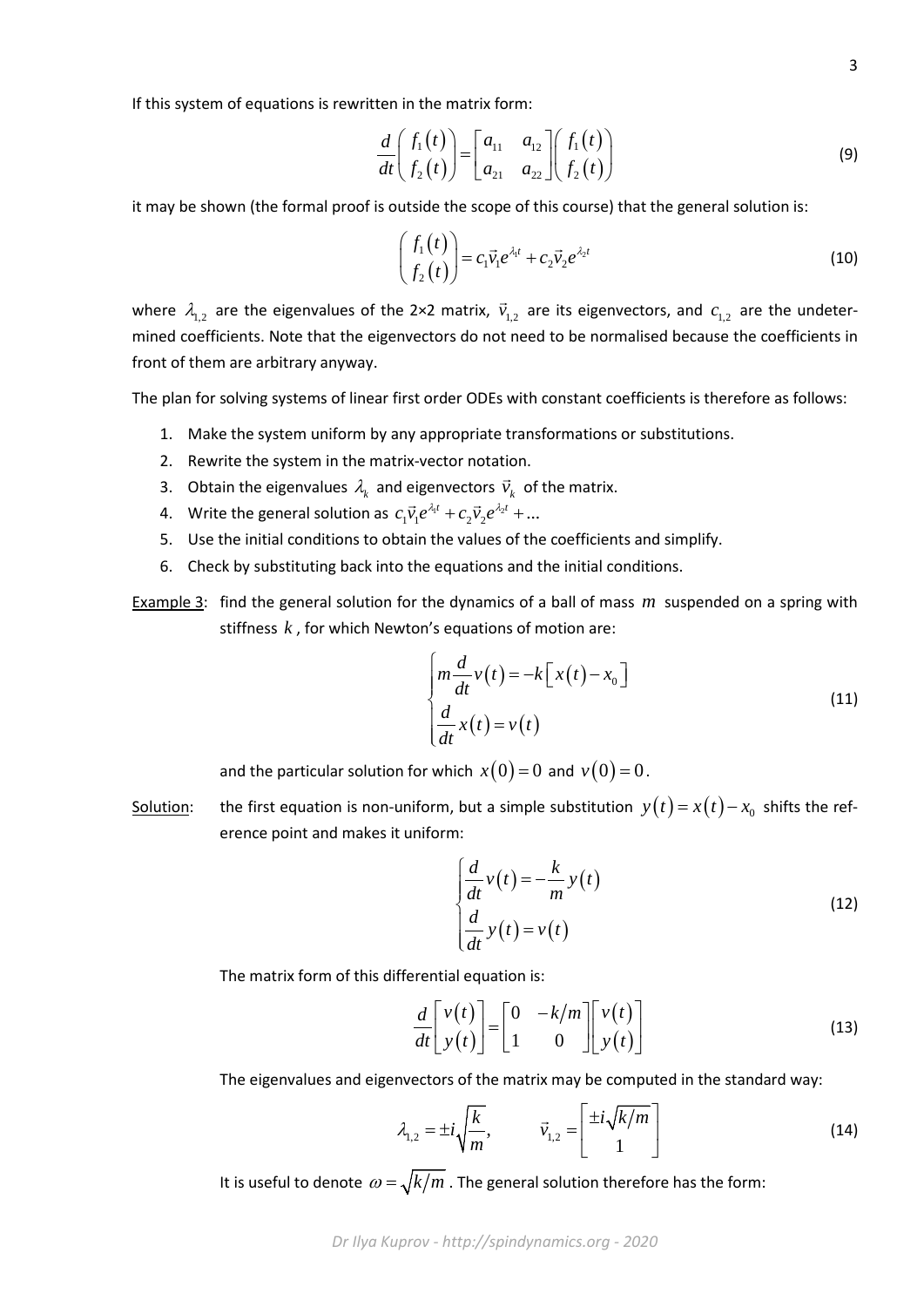$$
\begin{bmatrix} v(t) \\ y(t) \end{bmatrix} = c_1 \begin{bmatrix} +i\omega \\ 1 \end{bmatrix} \exp(+i\omega t) + c_2 \begin{bmatrix} -i\omega \\ 1 \end{bmatrix} \exp(-i\omega t) \tag{15}
$$

4

We can now impose the initial conditions. From the fact that  $y(0) = -x_0$  we can conclude that  $c_1 + c_2 = -x_0$ . From the fact that the initial velocity is zero, we conclude that  $c_1 = c_2$ . This fixes the values of the two constants and simplifies the solution in Equation (15):

$$
\begin{bmatrix} v(t) \\ y(t) \end{bmatrix} = -\frac{x_0}{2} \begin{bmatrix} +i\omega \\ 1 \end{bmatrix} \exp(+i\omega t) - \frac{x_0}{2} \begin{bmatrix} -i\omega \\ 1 \end{bmatrix} \exp(-i\omega t)
$$
 (16)

We can use the standard relations from the complex numbers lecture

$$
\exp(-i\omega t) + \exp(+i\omega t) = 2\cos(\omega t)
$$
  
\n
$$
\exp(-i\omega t) - \exp(+i\omega t) = 2i\sin(\omega t)
$$
\n(17)

to simplify the solution further:

$$
\begin{bmatrix} v(t) \\ y(t) \end{bmatrix} = x_0 \begin{bmatrix} \omega \sin(\omega t) \\ -\cos(\omega t) \end{bmatrix}
$$
 (18)

Rewriting this expression in the component notation and reversing the substitution produces the final answer:

$$
\begin{cases}\nx(t) = x_0 - x_0 \cos(\omega t) \\
v(t) = x_0 \omega \sin(\omega t)\n\end{cases}
$$
\n(19)

Example 4: the system of kinetic equations we have obtained for THC and its metabolites in one pf the previous lectures was

$$
\frac{d}{dt} \begin{bmatrix} A \\ B \\ C \end{bmatrix} = \begin{bmatrix} -k_1 & 0 & 0 \\ +k_1 & -k_2 & 0 \\ 0 & +k_2 & -k_3 \end{bmatrix} \begin{bmatrix} A \\ B \\ C \end{bmatrix} \tag{20}
$$

### Solution: to solve this equation, we must calculate the eigenvalues of the matrix:

$$
\det\begin{bmatrix} -k_1 - \lambda & 0 & 0 \\ +k_1 & -k_2 - \lambda & 0 \\ 0 & +k_2 & -k_3 - \lambda \end{bmatrix} = 0 \quad \Rightarrow \quad \begin{cases} \lambda_1 = -k_1 \\ \lambda_2 = -k_2 \\ \lambda_3 = -k_3 \end{cases}
$$

and the corresponding eigenvectors (not normalised):

$$
\vec{v}_1 = \begin{bmatrix} (k_1 - k_2)(k_1 - k_3)/k_1k_2 \\ (k_3 - k_1)/k_2 \\ 1 \end{bmatrix}, \qquad \vec{v}_2 = \begin{bmatrix} 0 \\ (k_3 - k_2)/k_2 \\ 1 \end{bmatrix}, \qquad \vec{v}_3 = \begin{bmatrix} 0 \\ 0 \\ 1 \end{bmatrix}
$$

Calculating these vectors is a long story, and the normalisation is unnecessary because the coefficients in front of these vectors are variable anyway. After assembling the general solution, we get: